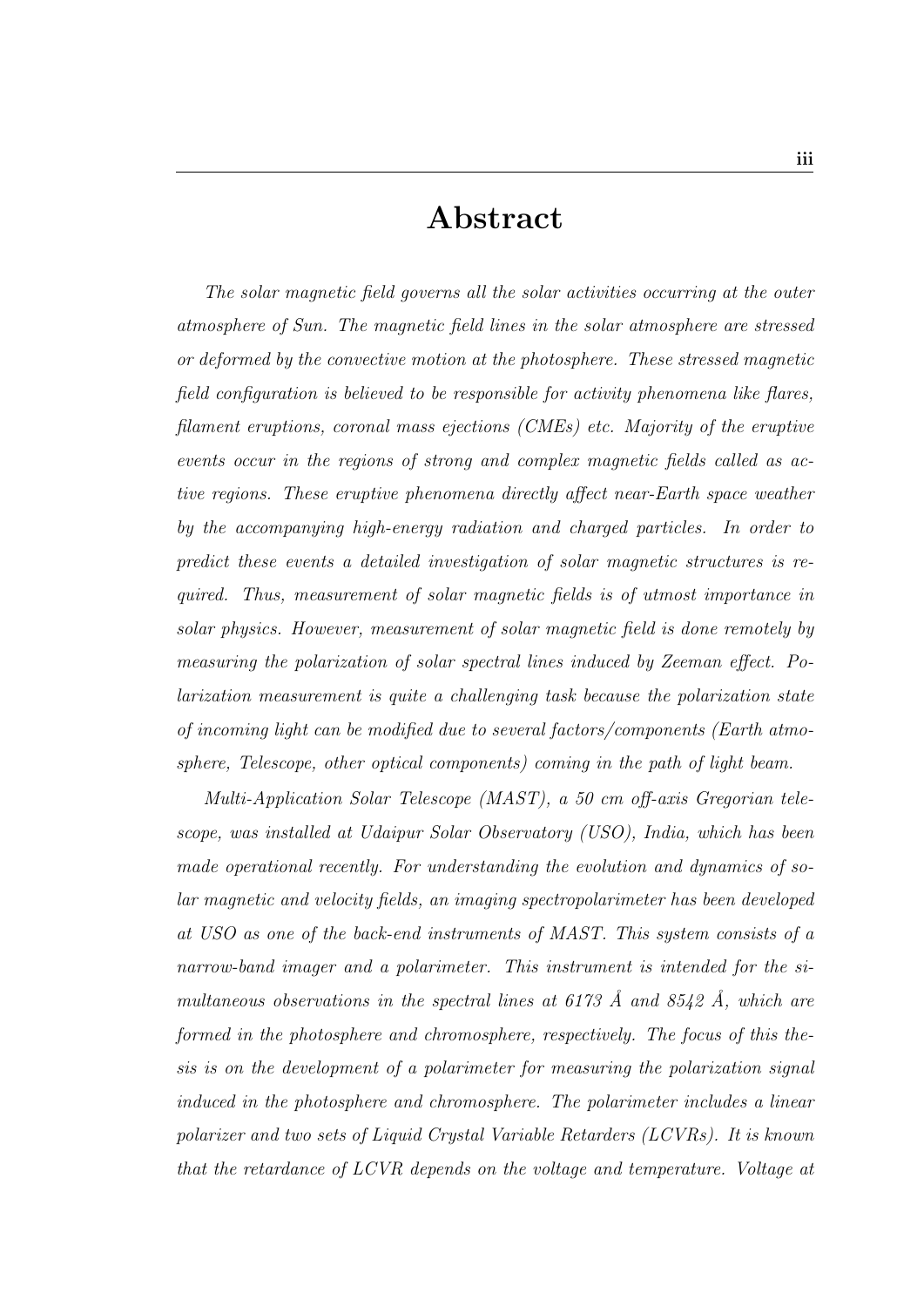a constant temperature is used for fast modulation.

However, fluctuations in the temperature and voltage reduces the accuracy in the polarimetric measurements. Thus we have characterized LCVRs of the polarimeter for various combinations of voltages and temperatures. Further, to achieve a sufficient polarimetric accuracy of  $10^{-3}$ , it is necessary to calibrate the polarimeter and remove the cross-talk arising from the polarimeter itself. The calibration of the polarimeter is performed by introducing a calibration unit (CU) consisting of a linear polarizer and a zero order quarter wave plate (QWP). Both elements are placed in computer controlled rotating mounts. The calibration unit is placed just after the folding mirror (M6) of MAST. Thus, during operations with MAST, calibration unit is used to generate known polarization by rotating QWP. The polarimeter response function or X-matrix is determined from a comparison between created input and measured output. The application of the inverse matrix  $X^{-1}$  on the measured Stokes vector removes the cross-talk arised due to properties of the polarimeter components.

In the thesis, spectropolarimetric observations of various active regions obtained with the imaging spectropolarimeter for MAST are also presented. For verification, we have made comparison of line-of-sight observations of a selected active region obtained from the Helioseismic Magnetic Imager (HMI) onboard the Solar Dynamics Observatory (SDO) with that obtained from observations in the spectral line  $6173$  Å from MAST telescope. We found good agreement between both the line-of-sight observations, considering the fact that MAST observations are limited by atmospheric seeing.

It is important to note that MAST is a nine mirror system with two offaxis parabolic and seven plane oblique mirrors, the oblique reflections of these mirrors complicate the measurement as the instrumental polarization corrupts the incoming radiation. The polarization induced due to mirrors of telescope is linear. In order to get the vector magnetic field Stokes Q, and U profiles need to corrected using telescope matrix. We have planned to obtain the telescope matrix